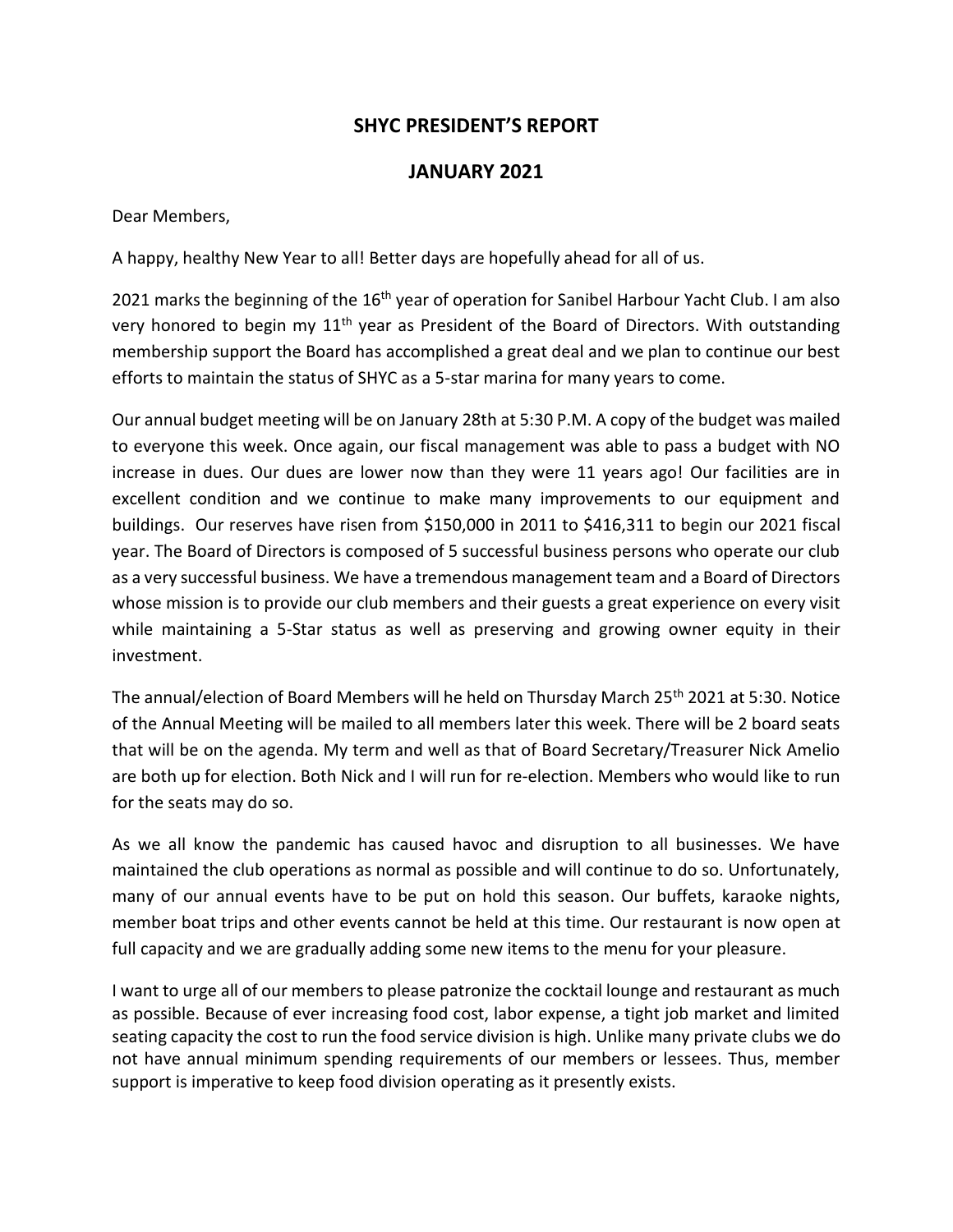### **EMPLOYEE OF THE MONTH**

Our January Employee of the Month is Javier Medina Employee of the month. Javier is a boat washer who joined during the pandemic. He is hard working and he has been flexible through difficult times. Congratulations Javier!

## **3 RD FORKLIFT ARRIVING SOON**

As most of you are aware, we have purchased a 3<sup>rd</sup> forklift from Hoist. It is being rebuilt now and will be ready for delivery in the near future. Everything on the lift is being replaced and it will be like new. It will have a full 3-year warranty. Through aggressive negotiating this will cost us less than half of the cost of a new machine.

#### **FUEL PROJECT COMPLETED**

Our fuel project is complete. The fuel dispenser was replaced with new marina grade dispensers. We will now have 2 dispenser that provide 90 non ethanol fuel that will increase productivity. The new dispenser also pumps at a higher rate so wait times to fill up will improve.

#### **FINANCIAL REPORT AS OF January, 2021**

| Cash on hand | \$195,528 |
|--------------|-----------|
| $A/R$ :      | \$54,137  |
| $A/P$ :      | \$41,431  |
| Reserves     | \$416,341 |

Reserves are AFTER we have paid \$122,500 as a deposit on the new forklift and \$70,000 for the renovation of the fueling station, new dispensers, and high-speed motor. We continue our very strong fiscal performance. Good management, supervision and teamwork results in success!

As always, the Board of Directors and I want to thank you for your continued support. I am always available to assist our members on any club matter of concern to them. Please let me know how we are doing!

If we stand together in difficult times as well as good, we will succeed! God bless you and God bless America!

Sincerely,

*Peter Mazzagatti, President Sanibel Harbour Yacht Club* 239-470-9577 cell **[pmazzagatti@comcast.net](mailto:pmazzagatti@comcast.net)**